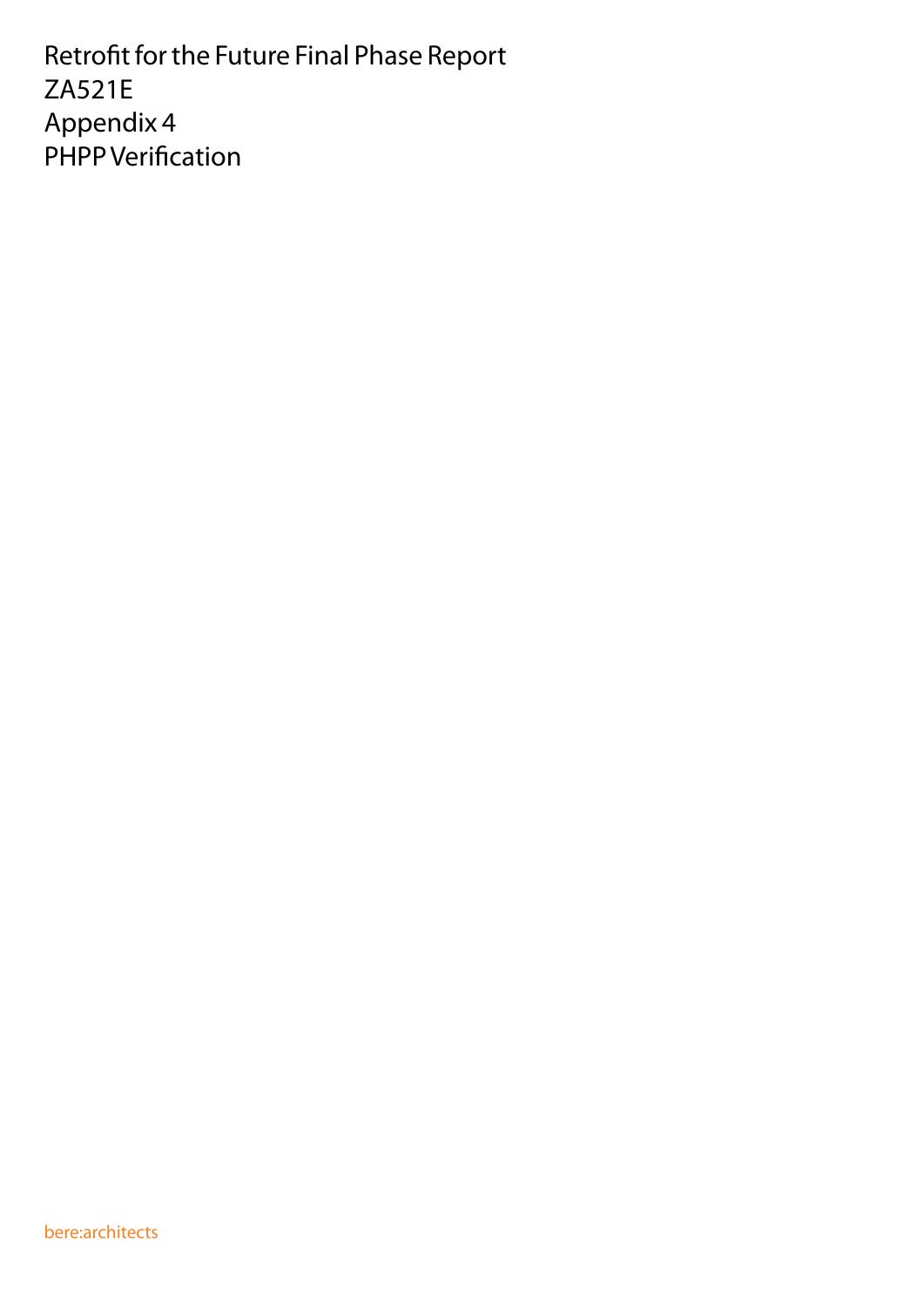## **Passive House Verification**



 *with PHPP are attached to this application.*